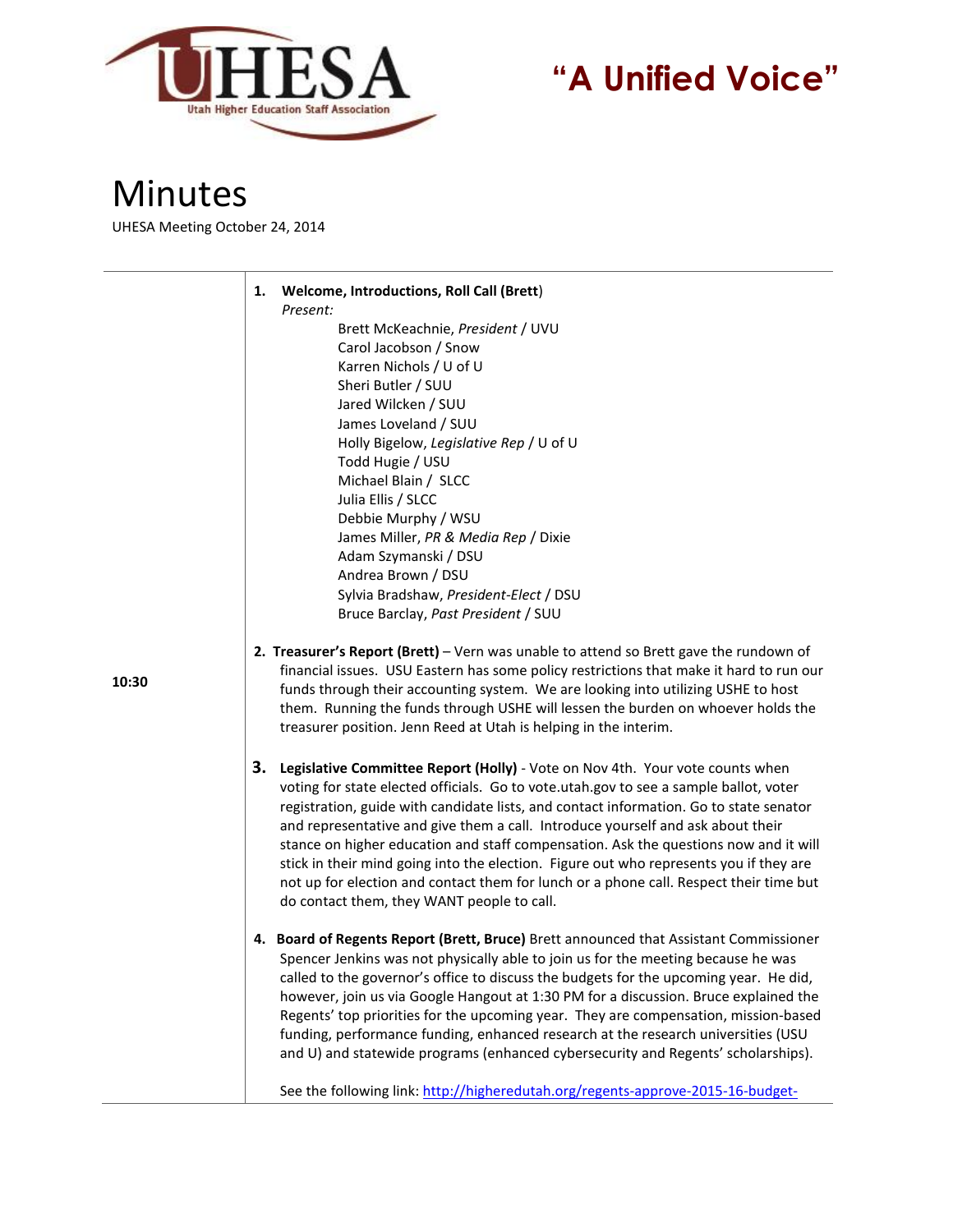| prioritie |  |
|-----------|--|
|           |  |

A conversation ensued regarding the Performance Funding priority. Andrea explained that this type of funding usually starts with the university setting specific goals (retention, quicker remedial sequence, etc.) Goals are quite directed. Funding is then dispersed to the university if the goals are met. The university then has autonomy as to how the funds are dispersed within the university.

Related to the compensation item and specifically the Pay for Performance part of that, Todd Hugie mentioned that performance money seems to usually go to faculty not the staff. Holly Bigelow said that if the COLA index goes up 3% and we are given a 1.25% then pay is essentially in a 1.75% deficit. If this happens repeatedly (as it has) in a 5 year period, compensation could easily be near a 10% deficit. The Performance Funding is a way to encourage increased performance for a "possible" lower deficit in pay – NOT an increase of any kind. Compensation would have to be brought to equity first to be considered and actual "raise" or increase.

Bruce left this topic on a happy note mentioning that at least compensation is the top priority so it is still being recognized as a problem necessitating a solution.

Brett's parting comments on this topic were, "get educated", meaning to familiarize ourselves with the legislative website and the regents' website.

**5. PR/Media Committee Report (James)** – James encouraged everyone to join and participate on the UHESA LinkedIn site. Bruce has placed several good articles and encouraged others to do so as well.

James presented two different templates for the website and mentioned he is still exploring options for hosting the site. SUU has hosted it for the past few years and while someone from that school was maintaining it there was not a problem. Now that the web manager is no longer an SUU employee, there is a security conflict and it would be best to find an off-site host to avoid this problem for all UHESA schools.

Andrea Brown made a motion to host the UHESA website offsite and pay for the service if needed through the UHESA budget to facilitate continuity as position changes occur in the Board, which Todd Hugie seconded. With unanimous agreement, the motion was passed.

James Loveland made a motion to accept the "red" design which Karren Nichols seconded. With unanimous agreement, the motion passed.

James also encouraged everyone to post to Facebook and Twitter to raise awareness of UHESA. The LinkedIn site is for the UHESA Board conversation and Facebook and Twitter are to be used publicly.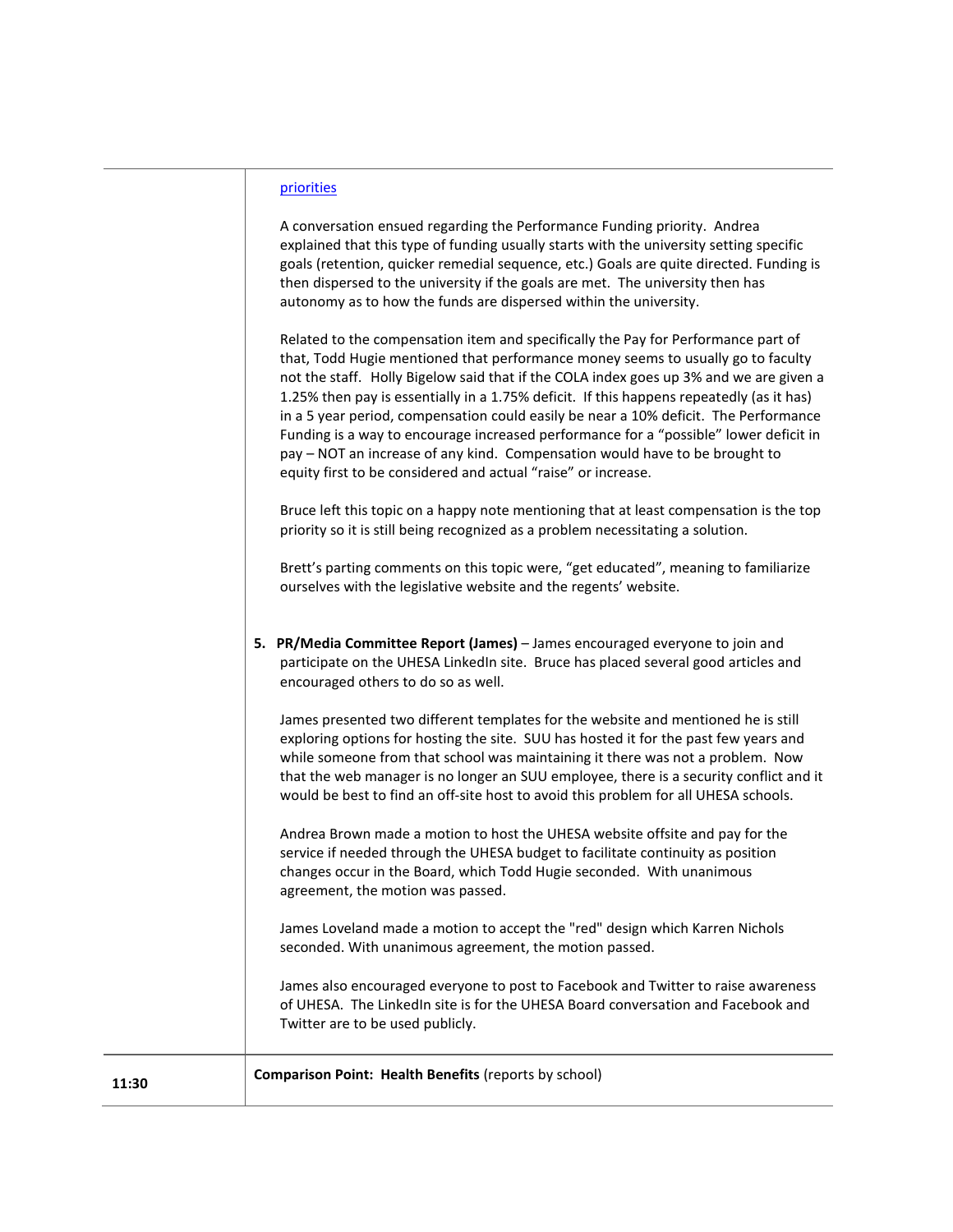|       | See Health Benefits Comparison Spreadsheet for collected data.<br>$\bullet$<br>Julia Ellis from SLCC gave a correction about vision coverage. There is no vision<br>$\bullet$<br>coverage except for a 50% discount on safety glasses for areas required to use them.<br>Brett asked if everyone was generally satisfied with their respective providers. All<br>$\bullet$<br>agreed that they were generally satisfied and appreciative of the plans offered.<br>Andrea asked which schools had self-funded insurance plans. Dixie is the only one<br>$\bullet$<br>that did not have a self-funded plan.<br>Brett mentioned that the problem they have at UVU is getting employees to take<br>$\bullet$<br>responsibility for managing and understanding their health benefits.<br>Michael Blain said that SLCC hosts a benefits fair that is very helpful in understanding<br>$\bullet$<br>the healthcare plan. |
|-------|-------------------------------------------------------------------------------------------------------------------------------------------------------------------------------------------------------------------------------------------------------------------------------------------------------------------------------------------------------------------------------------------------------------------------------------------------------------------------------------------------------------------------------------------------------------------------------------------------------------------------------------------------------------------------------------------------------------------------------------------------------------------------------------------------------------------------------------------------------------------------------------------------------------------|
|       | Russ Johnson, Head of Summer Programs at Snow College<br>"Play: The New Leadership Secret That Changes Everything"                                                                                                                                                                                                                                                                                                                                                                                                                                                                                                                                                                                                                                                                                                                                                                                                |
|       | Be the roller coaster rider with hands in the air! It is amazing what happens when play<br>integrates with work. There is a widespread misconception that if you are having fun you<br>are not working.                                                                                                                                                                                                                                                                                                                                                                                                                                                                                                                                                                                                                                                                                                           |
|       | The opposite of play is depression. Society doesn't value play; it is reserved for childhood.<br>Organizations that don't integrate play are less productive and disengaged. He gave<br>examples of successful companies that see the value of play (Google, etc.).                                                                                                                                                                                                                                                                                                                                                                                                                                                                                                                                                                                                                                               |
|       | Russ suggested incorporating the following habits:                                                                                                                                                                                                                                                                                                                                                                                                                                                                                                                                                                                                                                                                                                                                                                                                                                                                |
|       | Find play in the system.<br>1.<br>2. Give permission to play.                                                                                                                                                                                                                                                                                                                                                                                                                                                                                                                                                                                                                                                                                                                                                                                                                                                     |
|       | 3. Pursue productive play.                                                                                                                                                                                                                                                                                                                                                                                                                                                                                                                                                                                                                                                                                                                                                                                                                                                                                        |
| 12:30 | Extend play boundaries.<br>4.                                                                                                                                                                                                                                                                                                                                                                                                                                                                                                                                                                                                                                                                                                                                                                                                                                                                                     |
|       | Have fun and involve the customer.<br>5.                                                                                                                                                                                                                                                                                                                                                                                                                                                                                                                                                                                                                                                                                                                                                                                                                                                                          |
|       | To summarize,                                                                                                                                                                                                                                                                                                                                                                                                                                                                                                                                                                                                                                                                                                                                                                                                                                                                                                     |
|       | See the funny.<br>$\bullet$                                                                                                                                                                                                                                                                                                                                                                                                                                                                                                                                                                                                                                                                                                                                                                                                                                                                                       |
|       | It's okay to play.                                                                                                                                                                                                                                                                                                                                                                                                                                                                                                                                                                                                                                                                                                                                                                                                                                                                                                |
|       | Be playful.<br>$\bullet$                                                                                                                                                                                                                                                                                                                                                                                                                                                                                                                                                                                                                                                                                                                                                                                                                                                                                          |
|       | Scale play.                                                                                                                                                                                                                                                                                                                                                                                                                                                                                                                                                                                                                                                                                                                                                                                                                                                                                                       |
|       | He encouraged everyone to "Be play Leaders!!"                                                                                                                                                                                                                                                                                                                                                                                                                                                                                                                                                                                                                                                                                                                                                                                                                                                                     |
|       | Russ has recently released a book that is available on Amazon entitled, "Play: The New                                                                                                                                                                                                                                                                                                                                                                                                                                                                                                                                                                                                                                                                                                                                                                                                                            |
|       | Leadership Secret That Changes Everything". http://www.amazon.ca/Play-Leadership-                                                                                                                                                                                                                                                                                                                                                                                                                                                                                                                                                                                                                                                                                                                                                                                                                                 |
|       | Secret-Changes-Everything-ebook/dp/B00M8HN4G0                                                                                                                                                                                                                                                                                                                                                                                                                                                                                                                                                                                                                                                                                                                                                                                                                                                                     |
|       | <b>USHE/Board of Regents relations with UHESA</b>                                                                                                                                                                                                                                                                                                                                                                                                                                                                                                                                                                                                                                                                                                                                                                                                                                                                 |
| 1:30  | <b>Guest: Spencer Jenkins</b>                                                                                                                                                                                                                                                                                                                                                                                                                                                                                                                                                                                                                                                                                                                                                                                                                                                                                     |
|       | Assistant Commissioner for Public Affairs                                                                                                                                                                                                                                                                                                                                                                                                                                                                                                                                                                                                                                                                                                                                                                                                                                                                         |
|       | Spencer explained the budget process. It starts in May for foundational pieces                                                                                                                                                                                                                                                                                                                                                                                                                                                                                                                                                                                                                                                                                                                                                                                                                                    |